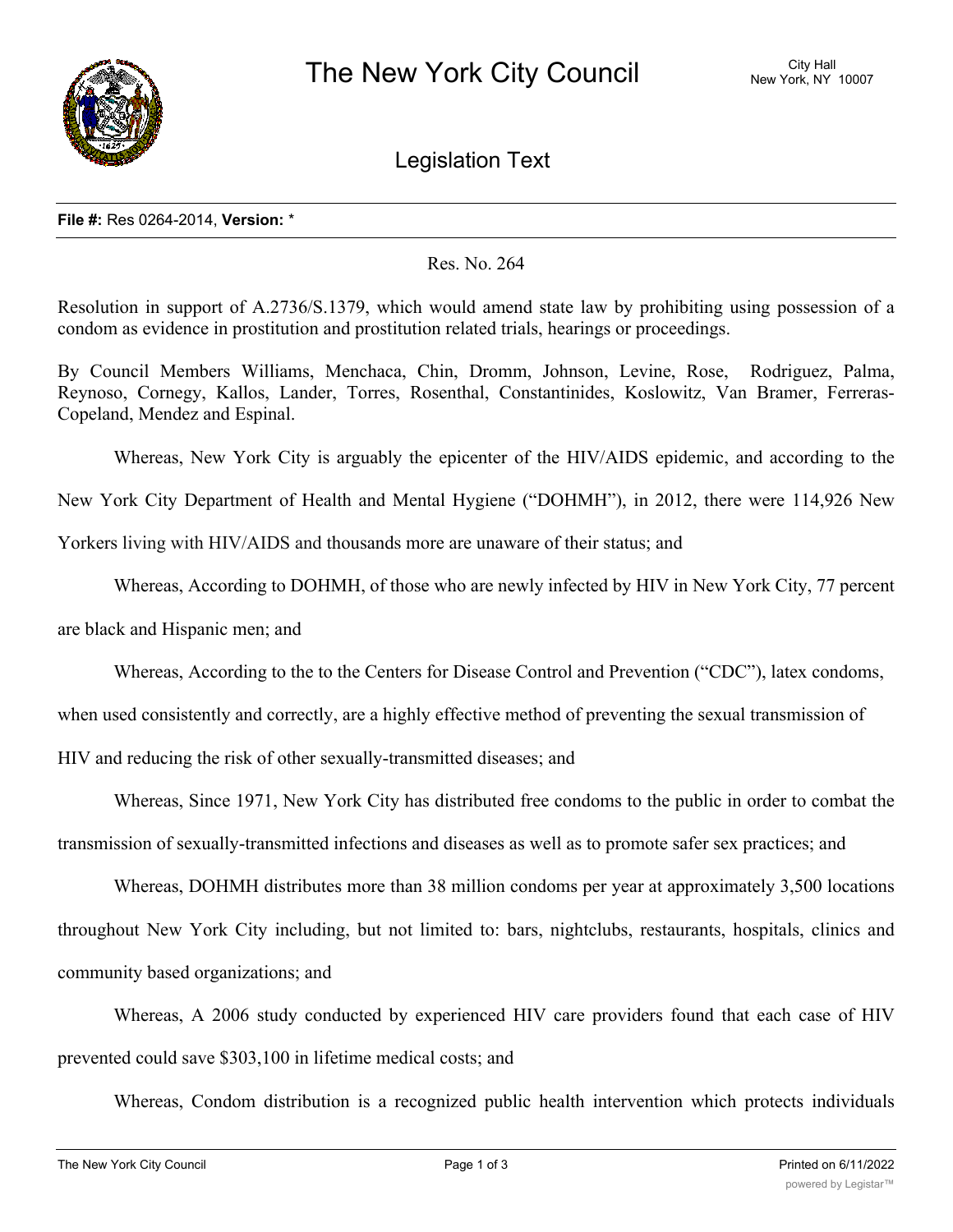## **File #:** Res 0264-2014, **Version:** \*

from HIV/AIDS and other sexually-transmitted diseases and the CDC has cited barriers to condom access as one of the contributing factors to continuing HIV infections; and

Whereas, Nevertheless, under existing law, the possession of condoms may be introduced as evidence of prostitution and prostitution related offenses; and

Whereas, Despite the noted public health benefit of condom use, according to research conducted by DOHMH and the PROS Network, a coalition of public health organizations and service providers, the admissibility of condoms as evidence of prostitution leads to frequent confiscation of condoms by New York City Police (NYPD) officers, which discourages certain groups from possessing and thereby using condoms, all of which deeply undermines public health efforts to encourage safe sex; and

Whereas, On May 12, 2014, NYPD Commissioner Bratton announced a policy change, which would limit the NYPD's practice of confiscating condoms in three prostitution-related offenses: prostitution, prostitution in a school zone, and loitering for the purposes of prostitution; and

Whereas, However, condoms will still be invoiced as evidence for arrests made for promoting prostitution and sex trafficking cases; and

Whereas, The policy of using possession of a condom as evidence in more serious prostitution-related offenses detrimentally affects vulnerable sex workers and individuals who have been profiled by police as being sex workers, as they will remain reluctant of carrying any form of contraception or sexually-transmitted infection prevention tool because they will still fear the legal ramifications of doing so; and

Whereas, Current state law, notwithstanding NYPD's updated policy, puts any person who carries, possesses, or has condoms on a premises at risk of being suspected of criminal activity and endangers the public health of all New Yorkers; and

Whereas, Although the NYPD's recent policy change should be praised, New York State needs to further restrict the possession of a condom from being used in evidence in all prostitution related offenses; and

Whereas, A.2736, introduced by Assembly Member Barbara Clark and pending in the New York State